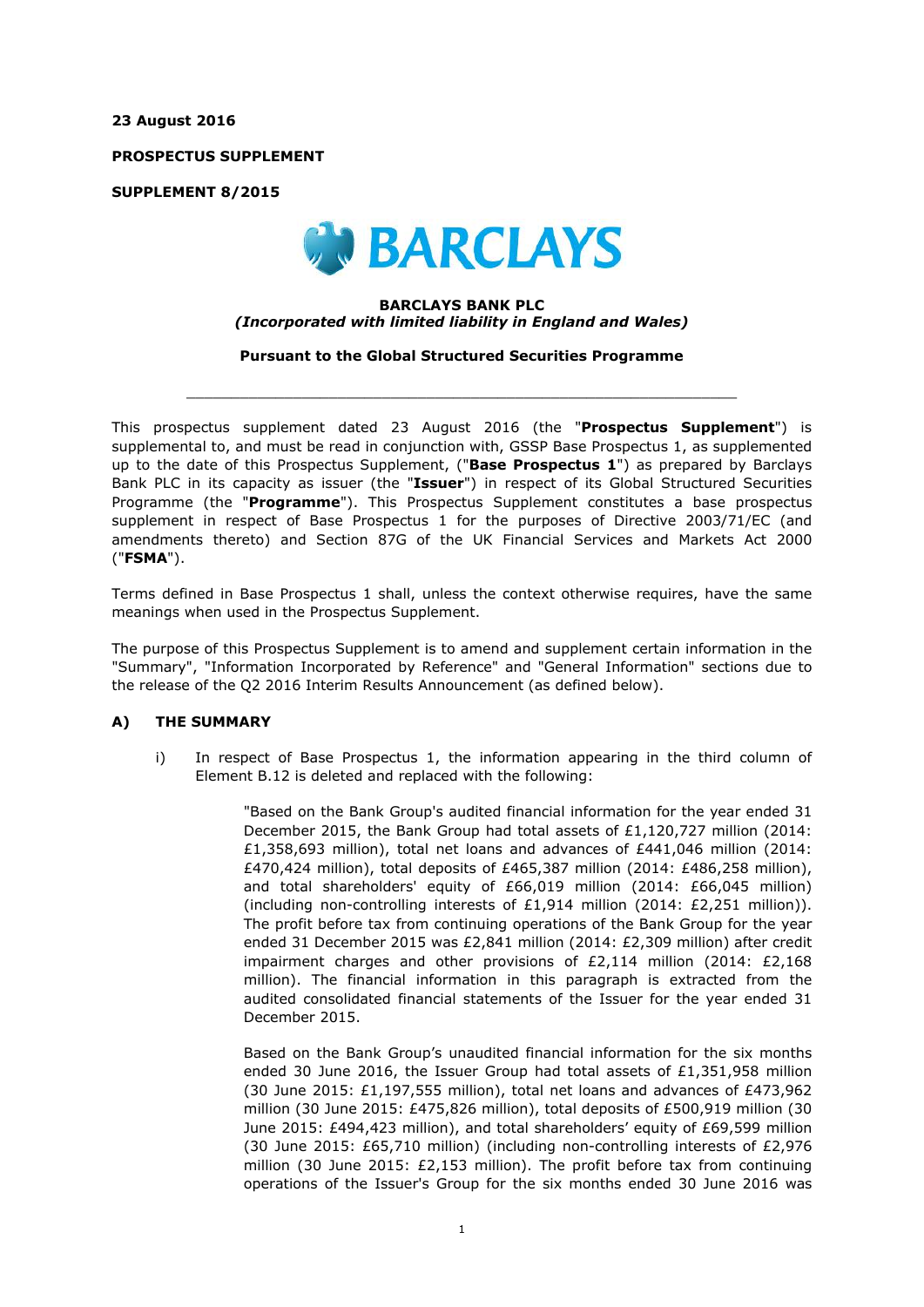£3,017 million (30 June 2015: £2,635 million) after credit impairment charges and other provisions of £931 million (30 June 2015: £779 million). The financial information in this paragraph is extracted from the unaudited consolidated financial statements of the Issuer for the six months ended 30 June 2016.

Not Applicable: there has been no significant change in the financial or trading position of the Bank Group since 30 June 2016.

There has been no material adverse change in the prospects of the Issuer since 31 December 2015."

ii) In respect of Base Prospectus 1, the information appearing in the third column of Element D.2 after the section titled "Business Change/Execution (emerging risk)" under "(ii) Material existing and emerging risks potentially impacting more than one Principal Risk" a new paragraph is inserted as follows:

### "**UK exit from the EU:**

The UK held a referendum on 23 June 2016 on whether it should remain a member of the EU. This results in a vote in favour of leaving the EU. The result of the referendum means that the long-term nature of the UK's relationship with the EU is unclear and there is uncertainty as to the nature and timing of any agreement with the EU. In the interim, there is a risk of uncertainty for both the UK and the EU, which could adversely affect the economy of the UK and other economies in which the Group operates. The potential risks associated with an exit from the EU have been carefully considered by the Board of Directors during the first half of 2016 and relevant actions taken where appropriate."

### **B) INFORMATION INCORPORATED BY REFERENCE**

In respect of Base Prospectus 1, the section "Information Incorporated by Reference" shall be updated by:

- i) adding the following document to the list of source documents in paragraph 1 (*Source documents*):
	- (1) the joint unaudited interim results announcement of Barclays PLC and the Issuer as filed with the SEC on Form 6-K on 29 July 2016 in respect of the six months ended 30 June 2016 (the "**Q2 2016 Interim Results Announcement**"); and
	- (2) the Supplement 1/2016 dated 15 August 2016 to the Registration Document 3/2016 dated 1 June 2016 (the "**Supplement 1/2016**").
- ii) adding the following page references in respect of the Q2 2016 Interim Results Announcement to the cross-reference lists in paragraph 2 (*Information incorporated by reference*)

| From the Q2 2016 Interim Results Announcement           |                    |
|---------------------------------------------------------|--------------------|
| Exhibit 99.1 - Results of Barclays PLC Group as of, and | Pages $3 - 120$ of |
| for the six months ended, 30 June 2016                  | Exhibit 99.1       |
| Performance Highlights                                  | Pages $3 - 5$      |
| Group Performance Review                                | Pages $6 - 9$      |
| <b>Results by Business</b>                              |                    |
| Barclays UK                                             | Pages $10 - 12$    |
| Barclays Corporate and International                    | Pages $13 - 16$    |
| Head Office                                             | Page 17            |
| <b>Barclays Non-Core</b>                                | Pages $18 - 19$    |
| Africa Banking - Discontinued Operation                 | Page 20            |
| Quarterly Results Summary                               | Pages $21 - 23$    |
|                                                         |                    |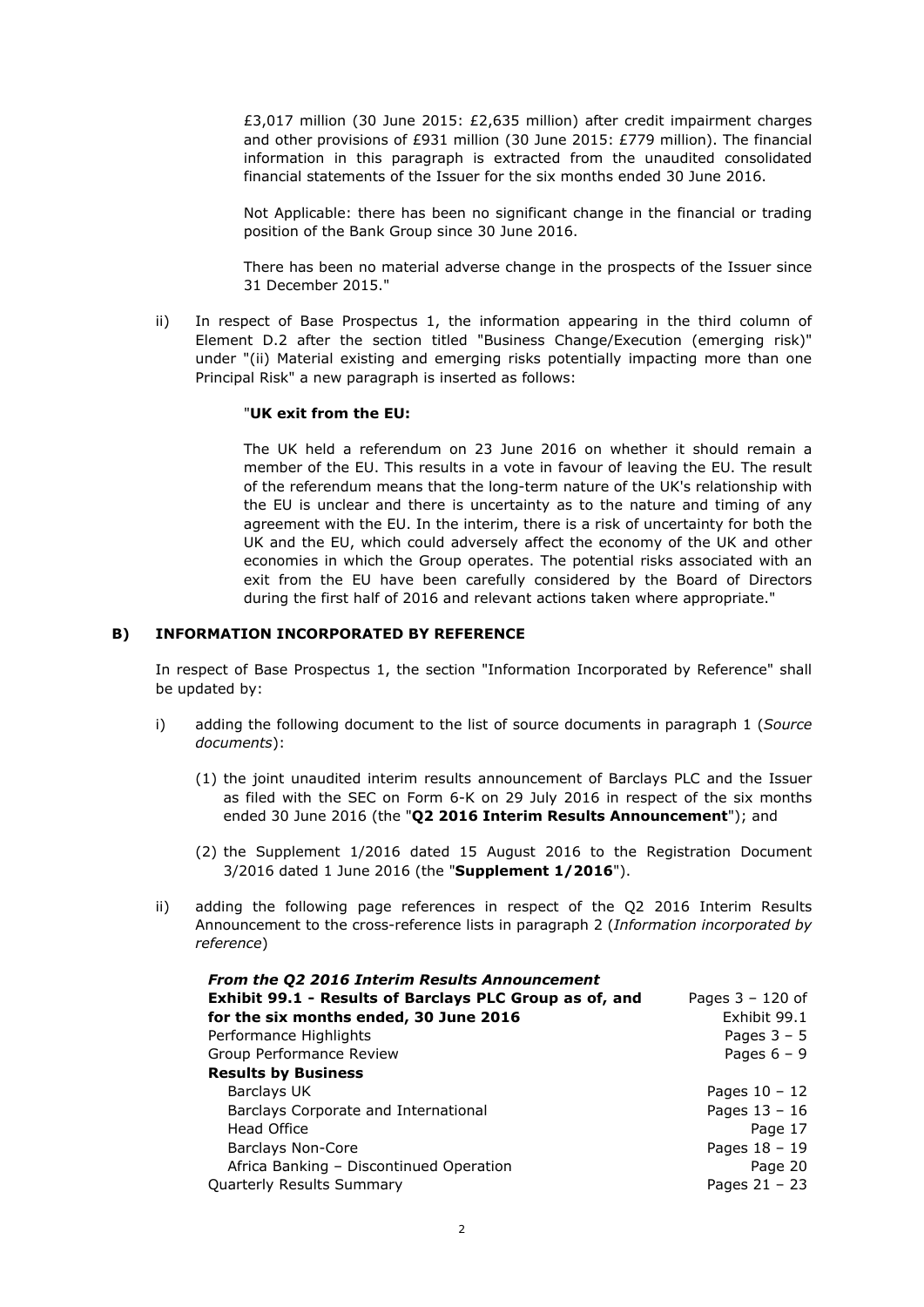| Quarterly Core Results by Business                        | Pages 24 - 27     |
|-----------------------------------------------------------|-------------------|
| Quarterly Africa Banking - Discontinued Operation Results | Page 28           |
| <b>Performance Management</b>                             |                   |
| Margins and balances                                      | Page 29           |
| <b>Risk Management</b>                                    |                   |
| Overview                                                  | Page 30           |
| Funding Risk - Liquidity                                  | Pages $31 - 35$   |
| Funding Risk - Capital                                    | Pages 36 - 41     |
| Credit Risk                                               | Pages 42 - 50     |
| Market Risk                                               | Pages 51 - 53     |
| Statement of Directors' Responsibilities                  | Page 54           |
| <b>Condensed Consolidated Financial Statements</b>        | Pages 55 - 60     |
| <b>Financial Statement Notes</b>                          | Pages 61 - 97     |
| Shareholder Information                                   | Page 98           |
| Appendix 1 - Glossary                                     | Pages 99 - 120    |
| Exhibit 99.2 - Unaudited consolidated summary             | Pages 2 - 9 of    |
| financial statements of Barclays Bank PLC as of, and      | Exhibit 99.2      |
| for the six months ended, 30 June 2016                    |                   |
| Condensed Consolidated Income Statement (Unaudited)       | Page 2            |
| Condensed Consolidated Statement of Comprehensive         | Page 3            |
| Income (Unaudited)                                        |                   |
| Condensed Consolidated Balance Sheet (Unaudited)          | Page 4            |
| Condensed Consolidated Statement of Changes in Equity     | Pages $5 - 6$     |
| (Unaudited)                                               |                   |
| Condensed Consolidated Cash Flow Statement (Unaudited)    | Page 7            |
| Basis of Preparation                                      | Page 8            |
| Non-controlling Interests                                 | Page 9            |
| Dividends                                                 | Page 9            |
| <b>Equity and Reserves</b>                                | Page 9            |
| Exhibit 99.4 - A table setting out the issued share       | Page 1 of Exhibit |
| capital of Barclays Bank PLC and its consolidated         | 99.4"             |
| subsidiaries' total shareholders' equity, indebtedness    |                   |
| and contingent liabilities as at 30 June 2016             |                   |
| From Supplement 1/2016                                    |                   |
| <b>Risk Factors</b>                                       | Pages $1 - 3$     |
| The Issuer and the Group                                  | Pages $5 - 6$     |
| Forward Looking Statements                                | Page 6            |

Only information listed in the cross-reference lists above is incorporated by reference into Base Prospectus 1.

For the purposes of the prospectus rules made under Section 73A of the FSMA and Base Prospectus 1, the information incorporated by reference, either expressly or implicitly, into the Q2 2016 Interim Results Announcement does not form part of Base Prospectus 1.

Information in the Q2 2016 Interim Results Announcement which is not incorporated by reference into Base Prospectus 1 is either not relevant for the investor or is covered elsewhere in Base Prospectus 1.

The Q2 2016 Interim Results Announcement may be inspected during normal business hours [at the registered office of the Issuer or at https://www.home.barclays/barclays-investor](https://www.home.barclays/barclays-investor-relations/results-and-reports/results.html)relations/results-and-reports/results.html.

## **C) GENERAL INFORMATION**

In respect of Base Prospectus 1, the section "General Information" is updated by:

i) deleting the significant change statement and replacing it with the following: